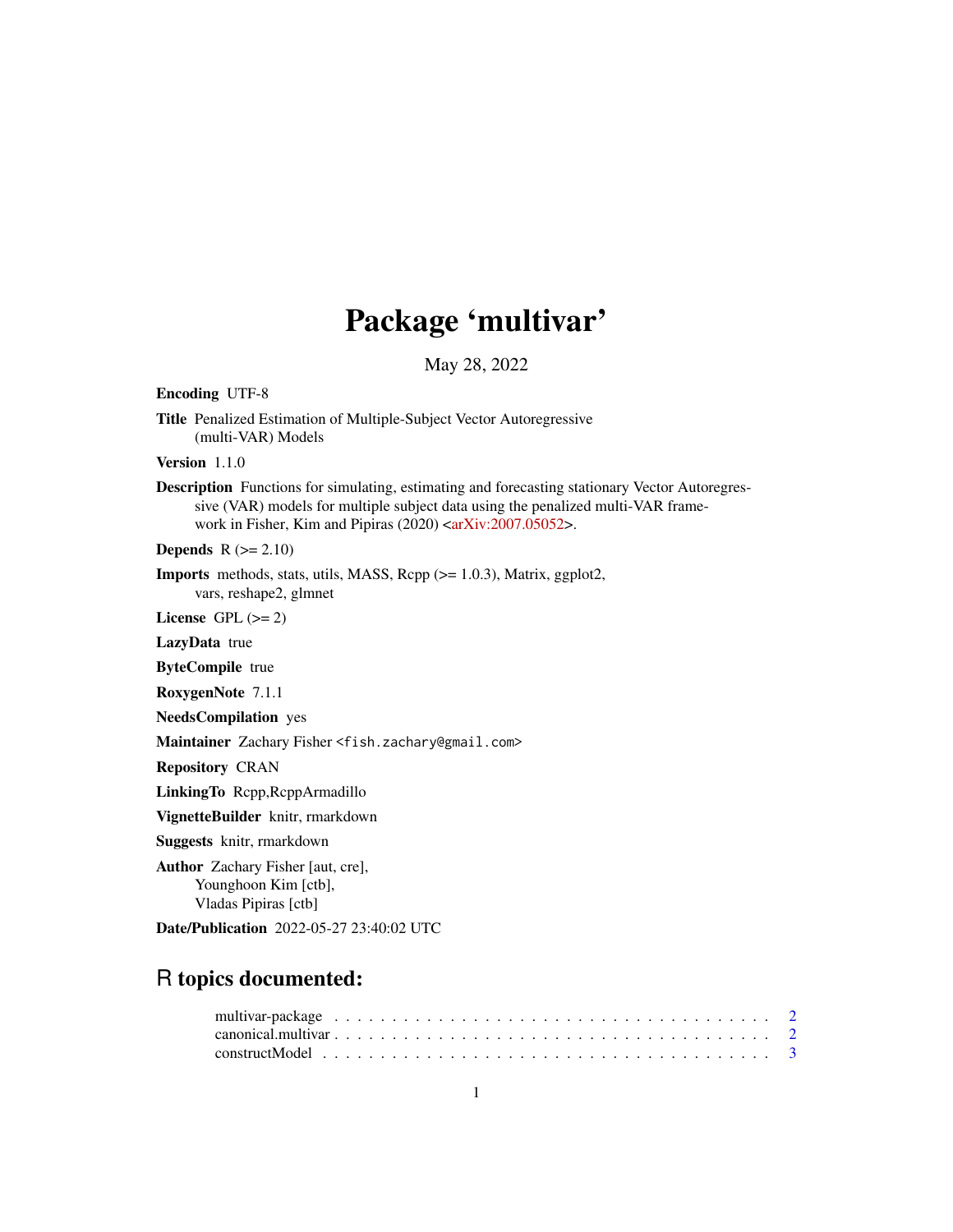#### <span id="page-1-0"></span>2 canonical.multivar

| Index | 13 |
|-------|----|

```
multivar-package Penalized Estimation of Multiple Subject Vector Autoregressive (multi-
                         VAR) Models
```
#### Description

multivar is an R package for simulating, estimating and forecasting stationary Vector Autoregressive (VAR) models for multiple subject data using the penalized multi-VAR framework.

#### Author(s)

Maintainer: Zachary Fisher <fish.zachary@gmail.com> Other contributors:

- Younghoon Kim [contributor]
- Vladas Pipiras [contributor]

canonical.multivar *Canonical VAR Fitting Function for multivar*

#### Description

Canonical VAR Fitting Function for multivar

#### Usage

```
canonical.multivar(object)
```
#### Arguments

object multivar object built using ConstructModel.

#### Details

A function to fit a canonical VAR model to each individual dataset.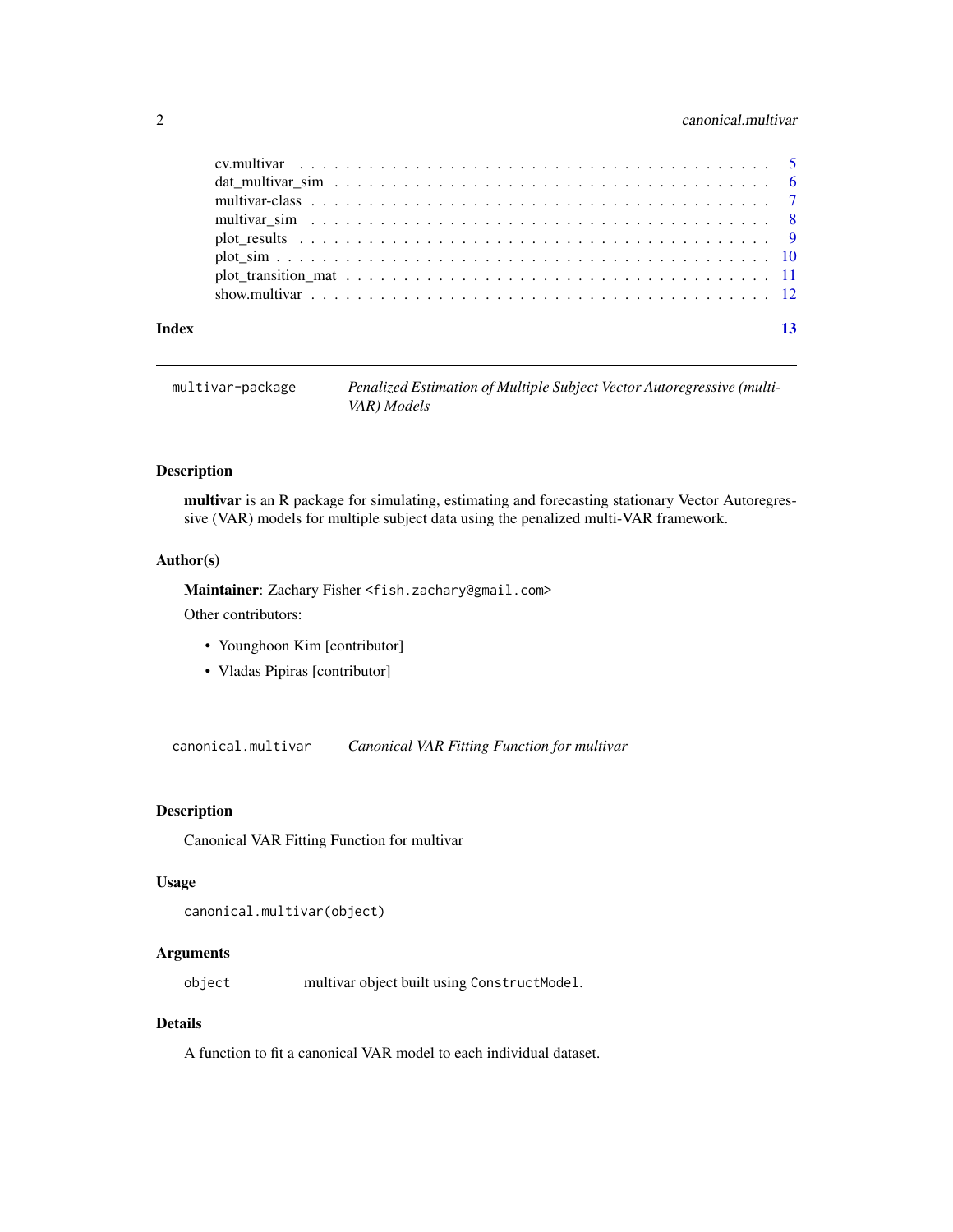#### <span id="page-2-0"></span>constructModel 3

#### Value

A list of results.

#### See Also

[constructModel](#page-2-1),

#### Examples

```
# example 1 (run)
sim1 <- multivar_sim(
  k = 2, # individuals
  d = 5, # number of variables
  n = 20, # number of timepoints
  prop_fill_com = 0.1, # proportion of paths common
  prop_fill_ind = 0.05, # proportion of paths unique
  lb = 0.1, # lower bound on coefficient magnitude
  ub = 0.5, # upper bound on coefficient magnitude
  sigma = diag(5) # noise
)
model1 <- constructModel(data = sim1$data, weightest = "ols")
fit1 <- canonical.multivar(model1)
```
<span id="page-2-1"></span>constructModel *Construct an object of class multivar*

#### Description

Construct an object of class multivar

#### Usage

```
constructModel(
  data = NULL,lag = 1,horizon = 0,
  t1 = NULL,t2 = NULL,lambda1 = NULL,lambda2 = NULL,nlambda1 = 30,
  nlambda2 = 30,
  depth = 1000,tol = 1e-04,window = 1,
```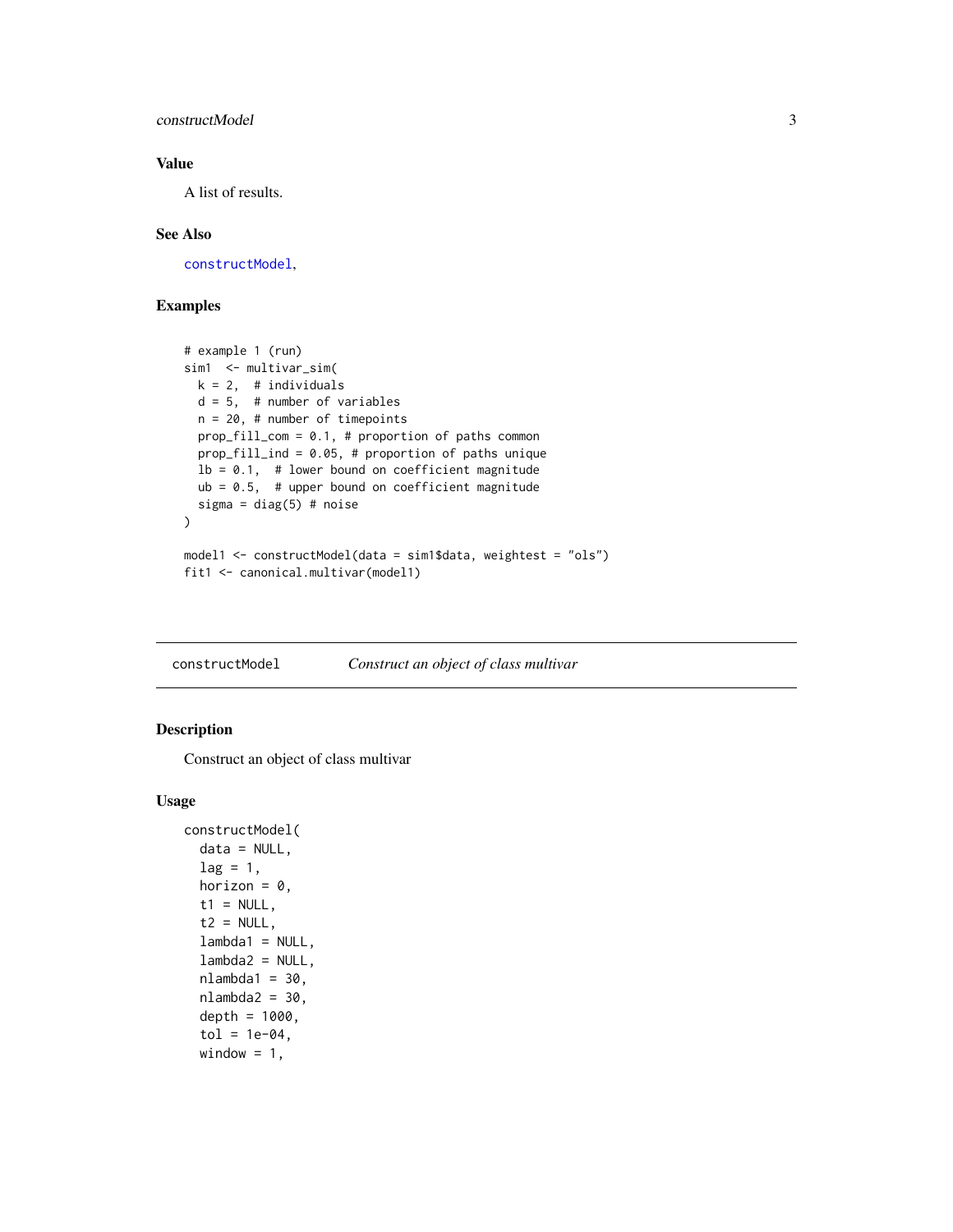```
standardize = T,
 weightest = "lasso",
 canonical = FALSE,
 threshold = FALSE,
 lassotype = "adaptive",
  intercept = FALSE,
 W = NULL,ratios = NULL,
 cv = "blocked",
 nfolds = 10,thresh = 0,
 lamadapt = FALSE
\mathcal{L}
```
#### Arguments

| data        | List. A list (length = $k$ ) of T by d multivariate time series                                                                                                    |
|-------------|--------------------------------------------------------------------------------------------------------------------------------------------------------------------|
| lag         | Numeric. The VAR order. Default is 1.                                                                                                                              |
| horizon     | Numeric. Desired forecast horizon. Default is 1. ZF Note: Should probably be<br>zero.                                                                              |
| t1          | Numeric. Index of time series in which to start cross validation. If NULL,<br>default is floor( $nrow(n)/3$ ) where nk is the time series length for individual k. |
| t2          | Numeric. Index of times series in which to end cross validation. If NULL,<br>default is $floor(2*nrow(n)/3)$ where nk is the time series length for individual k.  |
| lambda1     | Matrix. Regularization parameter 1. Default is NULL.                                                                                                               |
| lambda2     | Matrix. Regularization parameter 2. Default is NULL.                                                                                                               |
| nlambda1    | Numeric. Number of lambda1 values to search over. Default is 30.                                                                                                   |
| nlambda2    | Numeric. Number of lambda2 values to search over. Default is 30.                                                                                                   |
| depth       | Numeric. Depth of grid construction. Default is 1000.                                                                                                              |
| tol         | Numeric. Optimization tolerance (default 1e-4).                                                                                                                    |
| window      | Numeric. Size of rolling window.                                                                                                                                   |
| standardize | Logical. Default is true. Whether to standardize the individual data.                                                                                              |
| weightest   | Character. Default is "mlr" for multiple linear regression. "sls" for simple linear<br>regression also available. How to estimate the first-stage weights.         |
| canonical   | Logical. Default is false. If true, individual datasets are fit to a VAR(1) model.                                                                                 |
| threshold   | Logical. Default is false. If true, and canonical is true, individual transition<br>matrices are thresholded based on significance.                                |
| lassotype   | Character. Default is "adaptive". Choices are "standard" or "adaptive" lasso.                                                                                      |
| intercept   | Logical. Default is FALSE.                                                                                                                                         |
| W           | Matrix. Default is NULL.                                                                                                                                           |
| ratios      | Numeric vector. Default is NULL.                                                                                                                                   |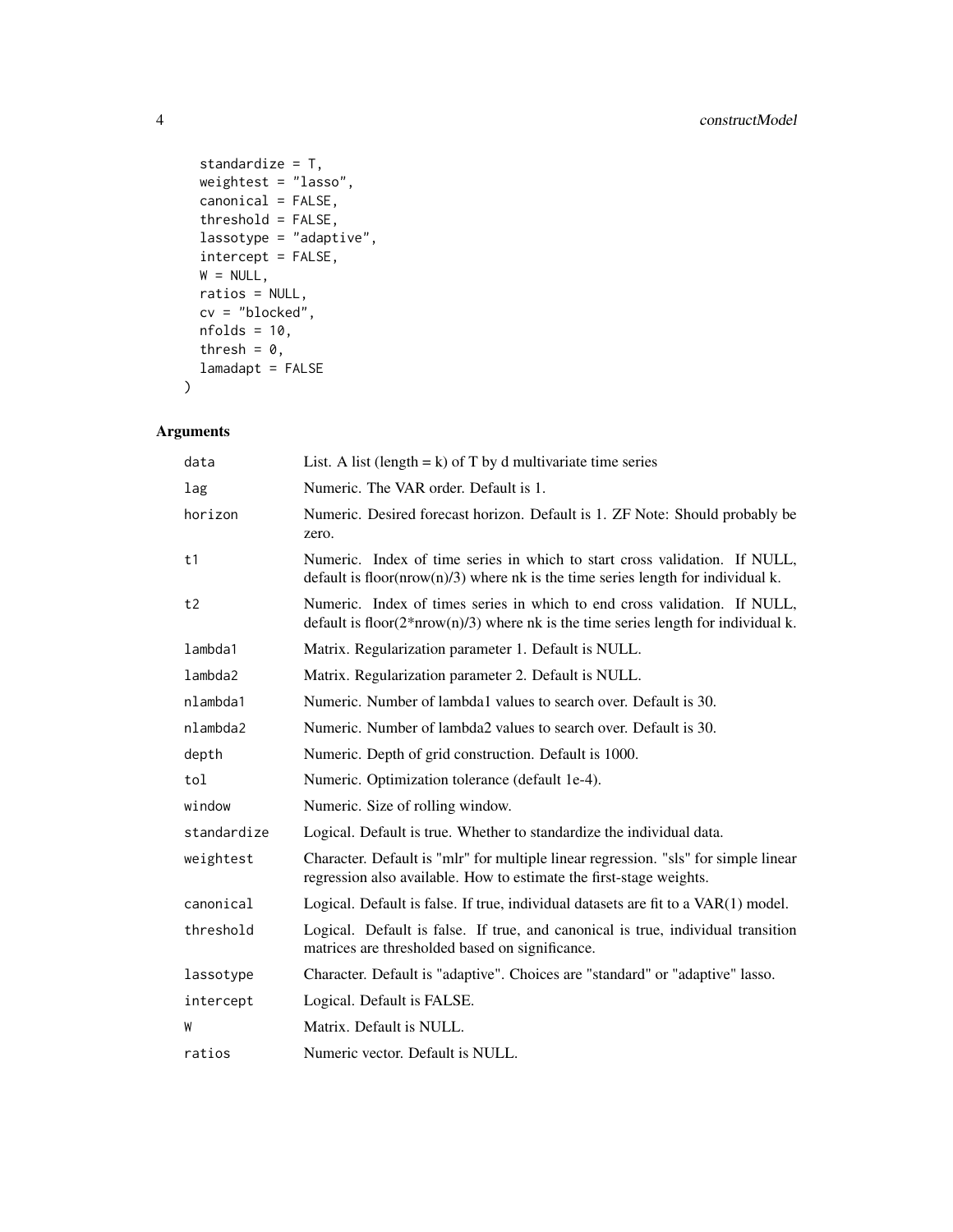#### <span id="page-4-0"></span>cv.multivar 5

| <b>CV</b> | Character. Default is "rolling" for rolling window cross-validation. "blocked"<br>is also available for blocked folds cross-validation. If "blocked" is selected the<br>nfolds argument should bbe specified. |
|-----------|---------------------------------------------------------------------------------------------------------------------------------------------------------------------------------------------------------------|
| nfolds    | Numeric. The number of folds for use with "blocked" cross-validation.                                                                                                                                         |
| thresh    | Numeric. Post-estimation threshold for setting the individual-level coefficients<br>to zero if their absolute value is smaller than the value provided. Default is zero.                                      |
| lamadapt  | Logical. Should the lambdas be calculated adaptively. Default is FALSE.                                                                                                                                       |

#### Examples

```
sim <- multivar_sim(
 k = 2, # individuals
  d = 3, # number of variables
  n = 20, # number of timepoints
  prop_fill_com = 0.1, # proportion of paths common
  prop_fill_ind = 0.1, # proportion of paths unique
  lb = 0.1, # lower bound on coefficient magnitude
  ub = 0.9, # upper bound on coefficient magnitude
  sigma = diag(3) # noise
)
plot_sim(sim, plot_type = "common")
model <- constructModel(data = sim$data, weightest = "ols")
```
cv.multivar *Cross Validation for multivar*

#### Description

Cross Validation for multivar

#### Usage

```
cv.multivar(object)
```
#### Arguments

object multivar object built using ConstructModel.

#### Details

The main function of the multivar package. Performs cross validation to select penalty parameters over a training sample and evaluates them over a test set.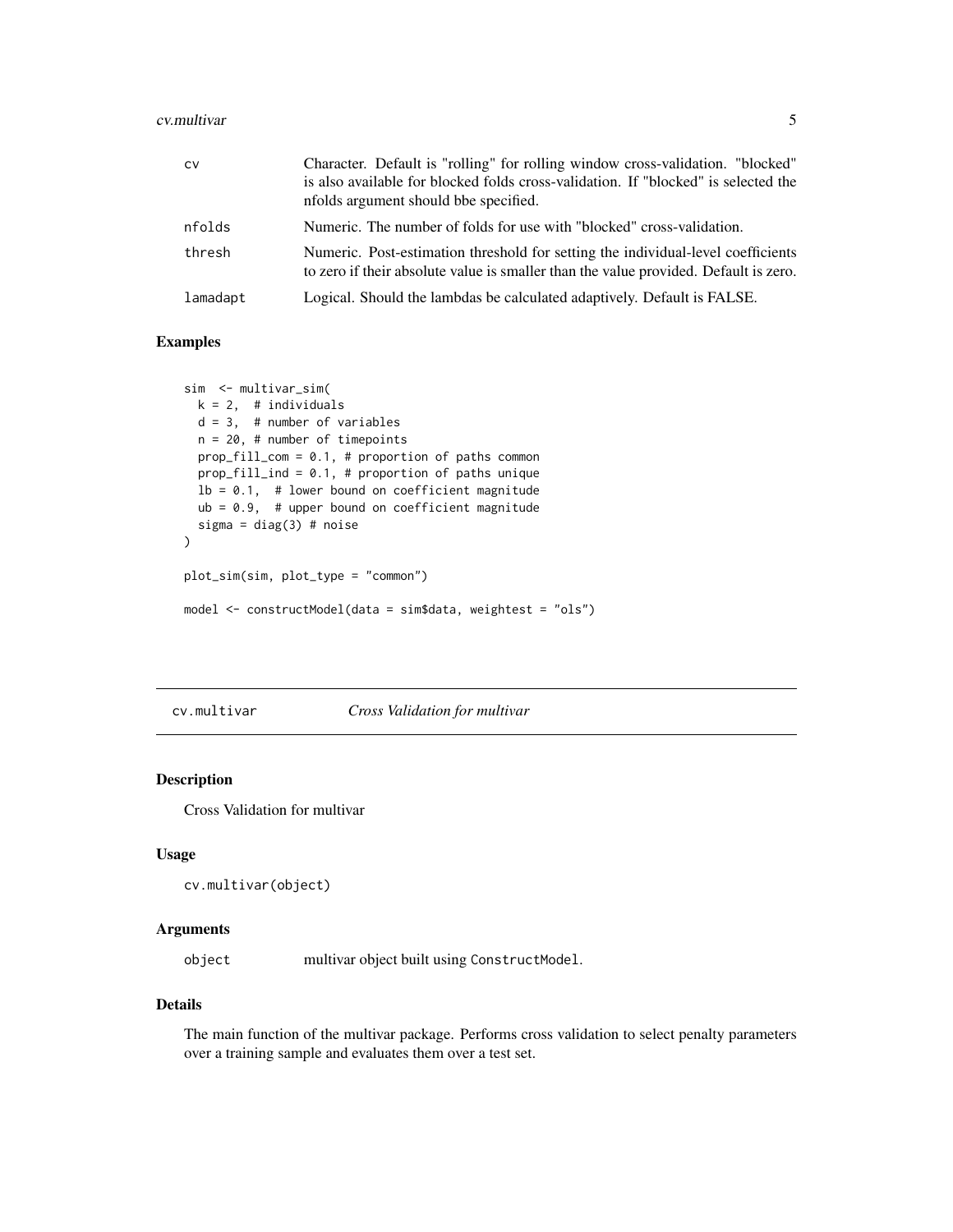#### <span id="page-5-0"></span>Value

An object of class multivar.results.

#### Examples

```
# example 1 (run)
sim1 <- multivar_sim(
 k = 2, # individuals
 d = 5, # number of variables
 n = 20, # number of timepoints
 prop_fill_com = 0.1, # proportion of paths common
 prop_fill_ind = 0.05, # proportion of paths unique
 lb = 0.1, # lower bound on coefficient magnitude
 ub = 0.5, # upper bound on coefficient magnitude
 sigma = diag(5) # noise
\lambdamodel1 <- constructModel(data = sim1$data)
fit1 <- multivar::cv.multivar(model1)
```
dat\_multivar\_sim *Simulated multi-VAR data.*

#### Description

This dataset contains multivariate time series data for  $k = 9$  individuals with  $\delta d = 10\$  variables collected at \$t = 100\$ equidistant time points. The data was generated such that each individual's VAR(1) transition matrix has 20 percent nonzero entries. This means, for example, each individual has 20 nonzero directed relationships in their data generating model. The position of non-zero elements in each individual's transition matrix was selected randomly given the following constraints: 2/3 of each individual's paths are shared by all individuals, and 1/3 are unique to each individual. For each individual, coefficient values between  $U(0,1, 0.9)$  were randomly drawn until stability conditions for the VAR model were satisfied.

#### Usage

```
dat_multivar_sim
```
#### Format

A list containing

mat\_com a common effects transition matrix mat\_ind\_unique a list of unique (individual-specific) effect matrices mat\_ind\_final a list of total (common + individual-specific) effect matrices data a list of multivariate time series for all subjects ...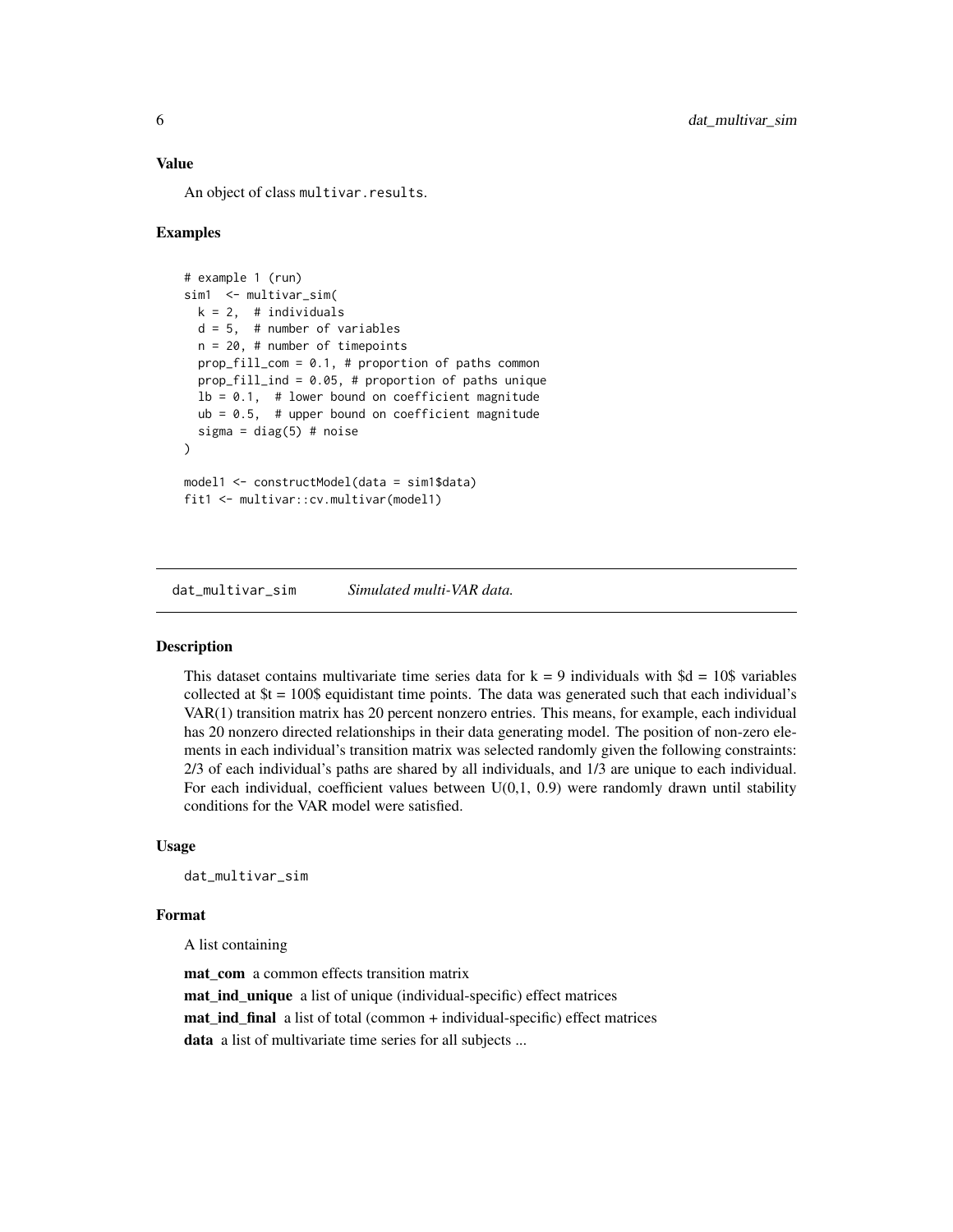<span id="page-6-0"></span>multivar-class *multivar object class*

#### Description

An object class to be used with cv.multivar

#### Details

To construct an object of class multivar, use the function [constructModel](#page-2-1)

#### Slots

k Numeric. The number of subjects (or groupings) in the dataset.

n Numeric Vector. Vector containing the number of timepoints for each dataset.

d Numeric Vector. Vector containing the number of variables for each dataset.

Ak List. A list (length  $= k$ ) of lagged (T-lag-horizon) by d multivariate time series.

bk List. A list (length  $= k$ ) of (T-lag-horizon) by d multivariate time series.

Hk List. A list (length  $= k$ ) of (horizon) by d multivariate time series.

A Matrix. A matrix containing the lagged ((T-lag-horizon)k) by (d+dk) multivariate time series.

b Matrix. A matrix containing the non-lagged ((T-lag-horizon)k) by (d) multivariate time series.

H Matrix. A matrix containing the non-lagged (horizon k) by d multivariate time series.

lag Numeric. The VAR order. Currently only lag 1 is supported.

horizon Numeric. Forecast horizon.

t1 Numeric vector. Index of time series in which to start cross validation for individual k.

t2 Numeric vector. Index of time series in which to end cross validation for individual k.

lambda1 Numeric vector. Regularization parameter 1.

lambda2 Numeric vector. Regularization parameter 2.

nlambda1 Numeric. Number of lambda1 values to search over. Default is 30.

nlambda2 Numeric. Number of lambda2 values to search over. Default is 30.

tol Numeric. Convergence tolerance.

depth Numeric. Depth of grid construction. Default is 1000.

window Numeric. Size of rolling window.

standardize Logical. Default is true. Whether to standardize the individual data.

- weightest Character. How to estimate the first-stage weights. Default is "lasso". Other options include "ridge", "ols" and "var".
- canonical Logical. Default is false. If true, individual datasets are fit to a VAR(1) model.
- threshold Logical. Default is false. If true, and canonical is true, individual transition matrices are thresholded based on significance.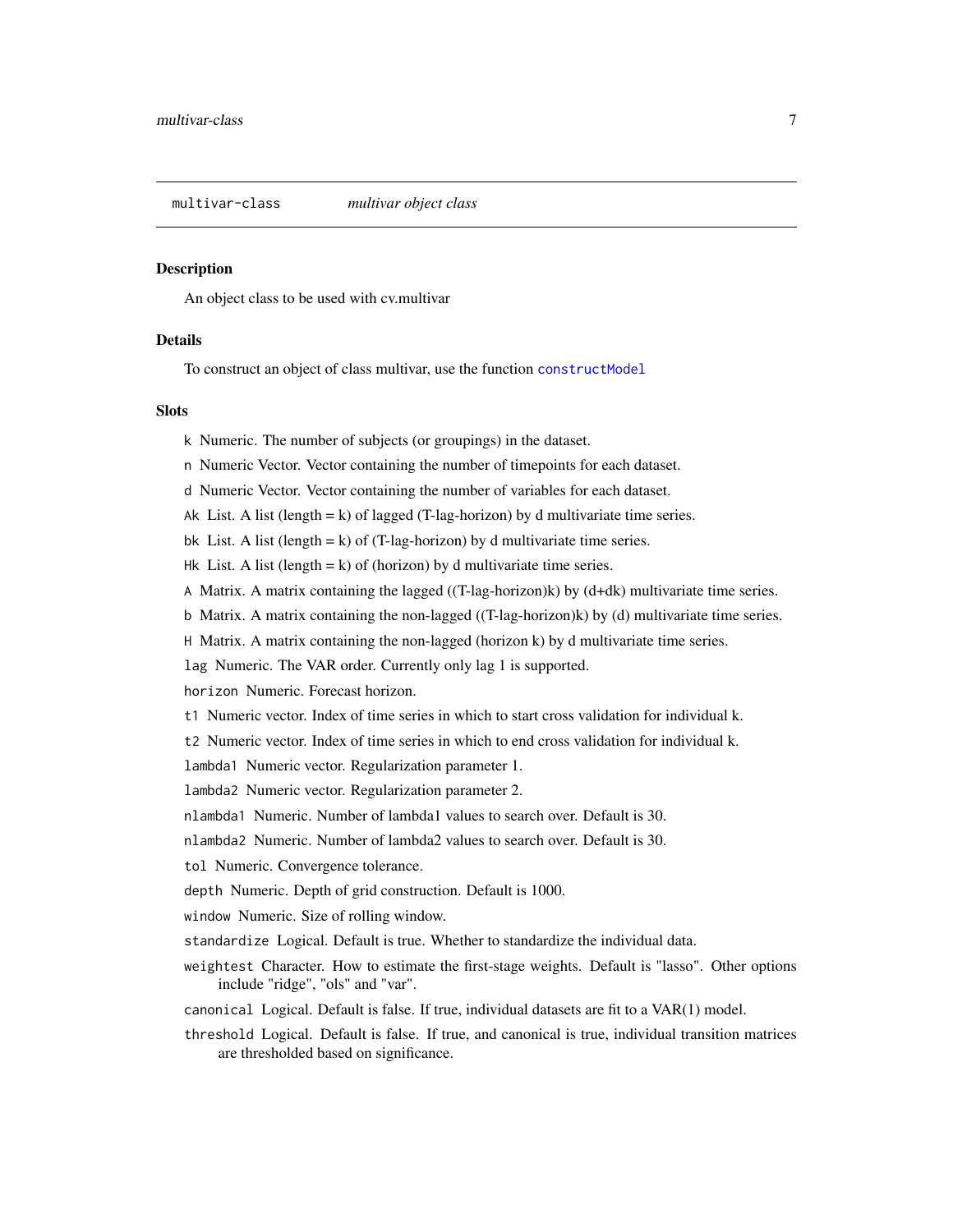<span id="page-7-0"></span>lassotype Character. Default is "adaptive". Choices are "standard" or "adaptive" lasso.

- intercept Logical. Default is FALSE.
- W Matrix. Default is NULL.
- ratios Numeric vector. Default is NULL.
- cv Character. Default is "blocked" for k-folds blocked cross-validation. rolling window crossvalidation also available using "rolling". If "blocked" is selected the nfolds argument should be specified.
- nfolds Numeric. The number of folds for use with "blocked" cross-validation.
- thresh Numeric. Post-estimation threshold for setting the individual-level coefficients to zero if their absolute value is smaller than the value provided. Default is zero.

lamadapt Logical. Should the lambdas be calculated adaptively. Default is FALSE.

#### See Also

[constructModel](#page-2-1)

multivar\_sim *Simulate multivar data.*

#### Description

Simulate multivar data.

#### Usage

```
multivar_sim(
 k,
  d,
  n,
 prop_fill_com,
  prop_fill_ind,
  lb,
  ub,
  sigma,
  unique_overlap = FALSE,
 mat_common = NULL,
 mat_unique = NULL,
 mat_total = NULL,
  diag = FALSE
)
```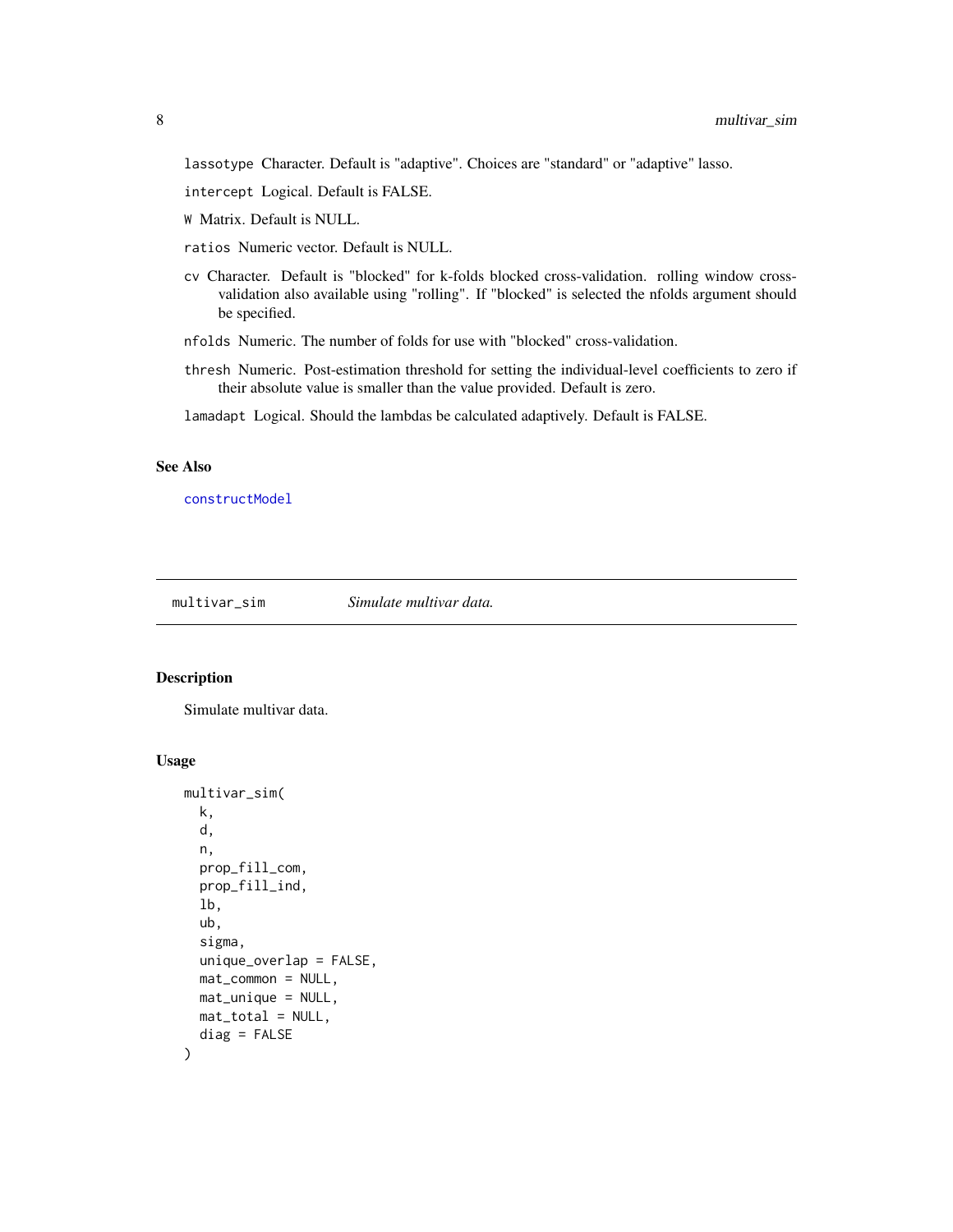#### <span id="page-8-0"></span>plot\_results 9

#### Arguments

| k             | Integer. The number of individuals (or datasets) to be generated.                                                                                                             |
|---------------|-------------------------------------------------------------------------------------------------------------------------------------------------------------------------------|
| d             | Integer. The number of variables per dataset. For now this will be constant<br>across individuals.                                                                            |
| n             | Integer. The time series length.                                                                                                                                              |
| prop_fill_com | Numeric. The proportion of nonzero paths in the common transition matrix.                                                                                                     |
| prop_fill_ind | Numeric. The proportion of nonzero unique (not in the common transition ma-<br>trix or transition matrix of other individuals) paths in each individual transition<br>matrix. |
| 1b            | Numeric. The upper bound for individual elements of the transition matrices.                                                                                                  |
| ub            | Numeric. The lower bound for individual elements of the transition matrices.                                                                                                  |
| sigma         | Matrix. The (population) innovation covariance matrix.                                                                                                                        |
|               | unique_overlap Logical. Default is FALSE. Whether the unique portion should be completely<br>unique (no overlap) or randomly chosen.                                          |
| mat_common    | Matrix. A common effects transition matrix (if known).                                                                                                                        |
| mat_unique    | List. A list of unique effects transition matrix (if known).                                                                                                                  |
| mat_total     | List. A list of total effects transition matrix (if known).                                                                                                                   |
| diag          | Logical. Default is FALSE. Should diagonal elements be filled first for common<br>elements.                                                                                   |

#### Examples

```
k \le -3d < -10n < - 20prop_fill_com <- .1
prop_fill_ind <- .05
1b \le -0.1ub < -0.5sigma \leftarrow diag(d)
data <- multivar_sim(k, d, n, prop_fill_com, prop_fill_ind, lb, ub,sigma)$data
```
plot\_results *Plot data arising from cv.multivar.*

### Description

Plot data arising from cv.multivar.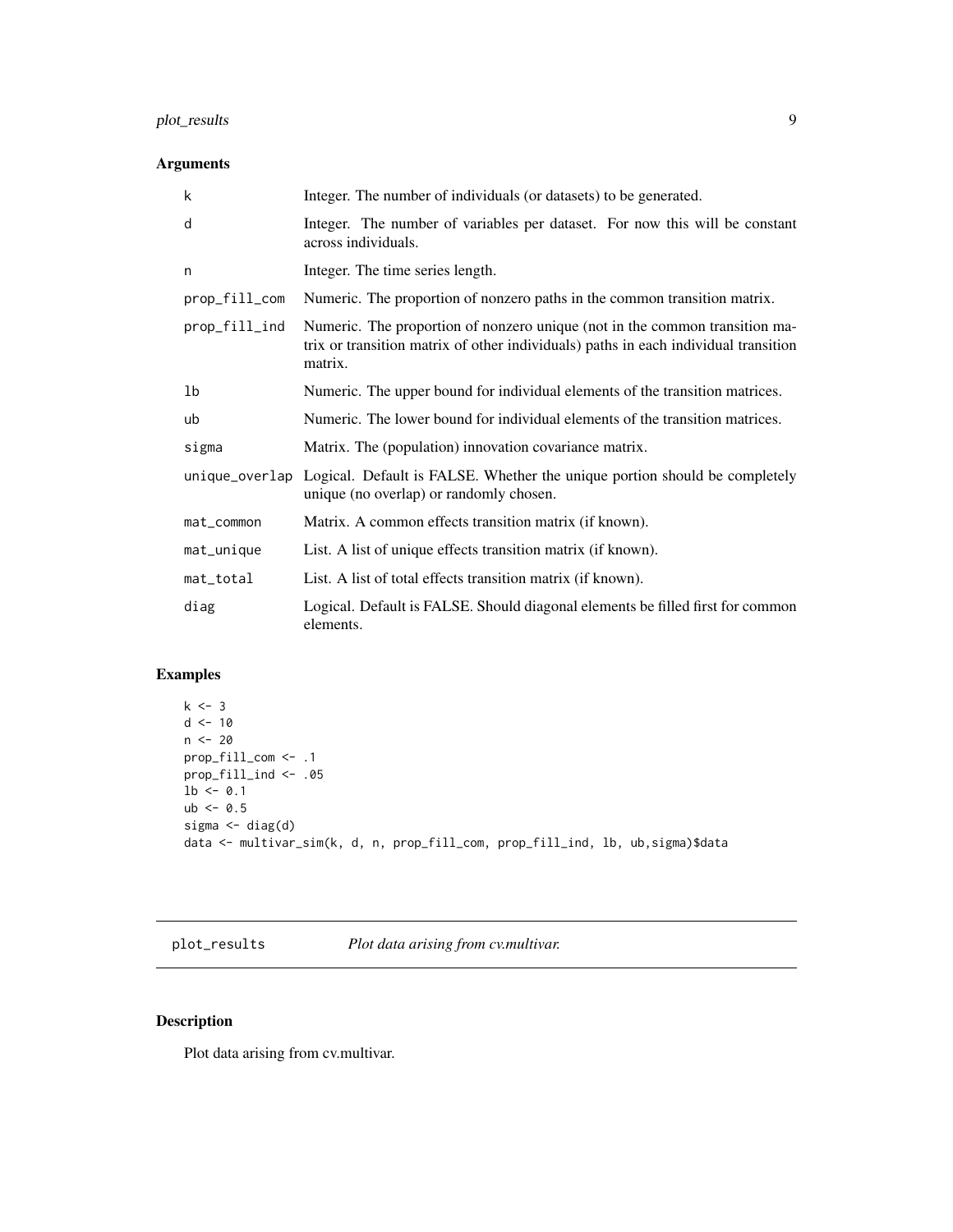#### Usage

```
plot_results(
  x,
  plot_type = "common",
  facet\_ncol = 3,
  datasets = "all",ub = 1,
 1b = -1)
```
#### Arguments

| X              | Object. An object returned by multivar_sim.                                                                                                                            |
|----------------|------------------------------------------------------------------------------------------------------------------------------------------------------------------------|
| plot_type      | Character. User can specify "common" to plot the common effects matrix,<br>"unique" to plot the unique effects matrix, or "total" to plot the total effects<br>matrix. |
| facet_ncol     | Numeric. Number of columns to use in the "unique" or "total" effects plot.                                                                                             |
| datasets       | Numeric. A vector containing the index of datasets to plot. Default is "all".                                                                                          |
| ub             | Numeric. Upper bound on coefficient values for heatmap index. Default is 1.                                                                                            |
| 1 <sub>b</sub> | Numeric. Lower bound on coefficient values for heatmap index. Default is -1.                                                                                           |
|                |                                                                                                                                                                        |

#### Examples

```
sim1 <- multivar_sim(
  k = 2, # individuals
  d = 3, # number of variables
  n = 20, # number of timepoints
  prop_fill_com = 0.1, # proportion of paths common
  prop_fill_ind = 0.1, # proportion of paths unique
  lb = 0.1, # lower bound on coefficient magnitude
  ub = 0.9, # upper bound on coefficient magnitude
  sigma = diag(1,3) # noise
)
model1 <- constructModel(data = sim1$data, weightest = "ols")
fit1 <- cv.multivar(model1)
plot_results(fit1, plot_type = "common")
```
plot\_sim *Plot data arising from multivar\_sim.*

#### Description

Plot data arising from multivar\_sim.

<span id="page-9-0"></span>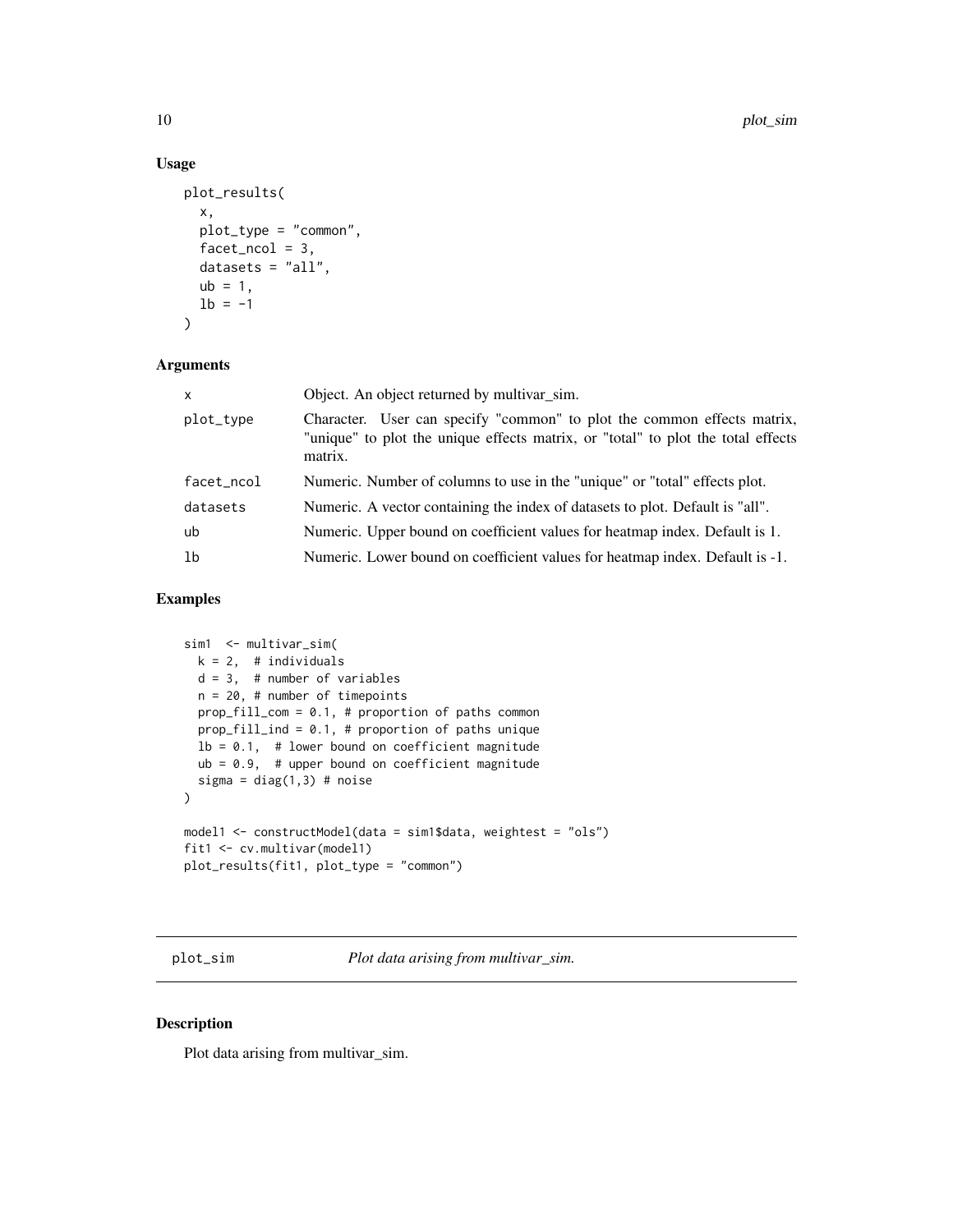<span id="page-10-0"></span>plot\_transition\_mat 11

#### Usage

```
plot_sim(
  x,
  plot_type = "common",
  facet\_ncol = 3,
  datasets = "all",
  ub = 1,
  1b = -1\mathcal{L}
```
#### Arguments

| $\mathsf{x}$ | Object. An object returned by multivar_sim.                                                                                                                            |
|--------------|------------------------------------------------------------------------------------------------------------------------------------------------------------------------|
| plot_type    | Character. User can specify "common" to plot the common effects matrix,<br>"unique" to plot the unique effects matrix, or "total" to plot the total effects<br>matrix. |
| facet_ncol   | Numeric. Number of columns to use in the "unique" or "total" effects plot.                                                                                             |
| datasets     | Numeric. A vector containing the index of datasets to plot. Default is "all".                                                                                          |
| ub           | Numeric. Upper bound on coefficient values for heatmap index. Default is 1.                                                                                            |
| 1b           | Numeric. Lower bound on coefficient values for heatmap index. Default is -1.                                                                                           |

#### Examples

```
k \leq -3d \le -5n <- 50
prop_fill_com <- .2
prop_fill_ind <- .2
1b \le -0.1ub < -0.7sigma \leq diag(0.1,d)sim <- multivar_sim(k, d, n, prop_fill_com, prop_fill_ind, lb, ub,sigma)
plot_sim(sim, plot_type = "common")
```
plot\_transition\_mat *Plot arbitrary transition matrix.*

#### Description

Plot arbitrary transition matrix.

#### Usage

```
plot_transition_mat(x, title = NULL, subtitle = NULL, ub = 1, lb = -1)
```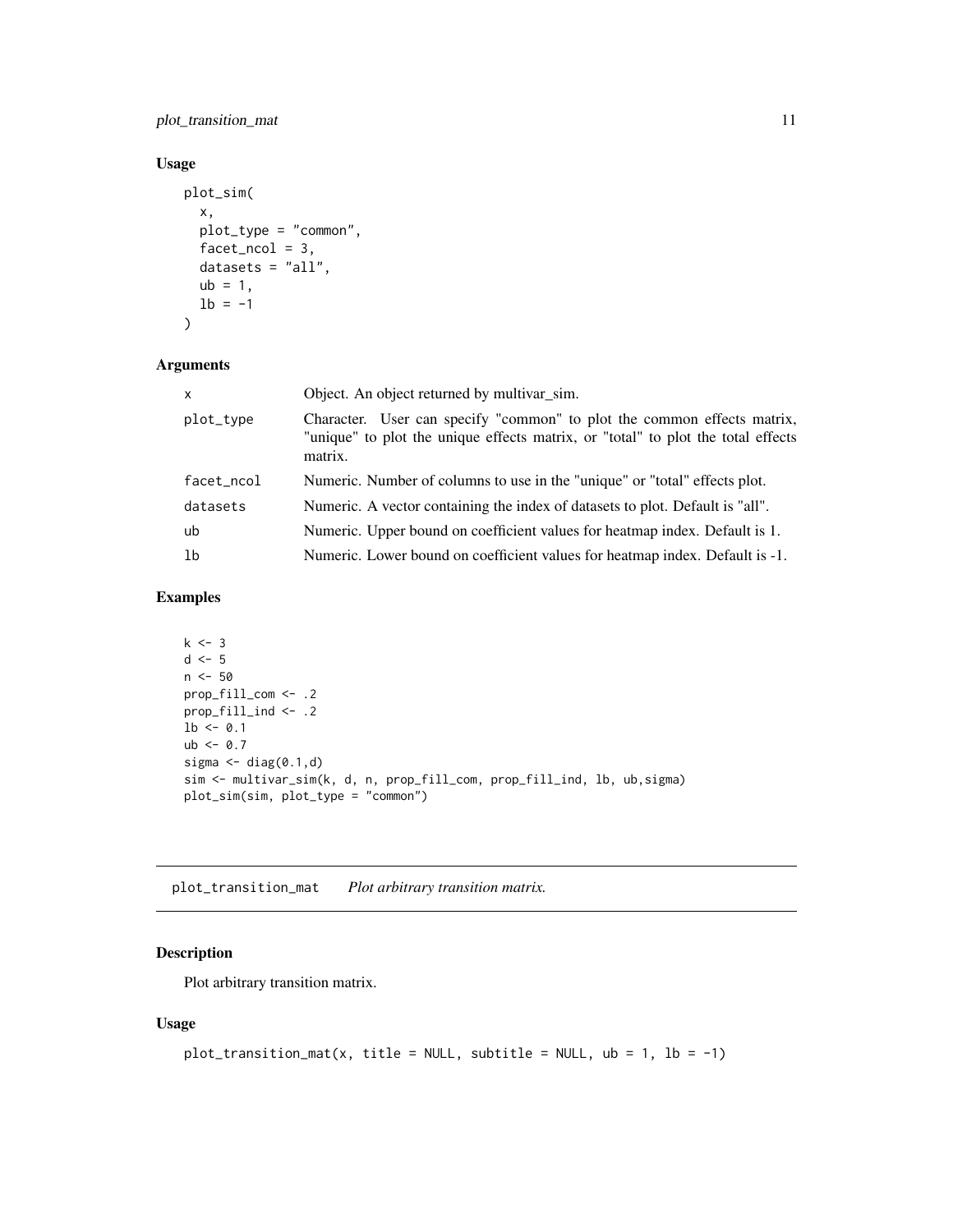#### <span id="page-11-0"></span>Arguments

| $\mathsf{x}$ | Matrix. An arbitrary transition matrix.                                      |
|--------------|------------------------------------------------------------------------------|
| title        | Character. A title for the plot.                                             |
| subtitle     | Character. A subtitle for the plot.                                          |
| ub           | Numeric. Upper bound on coefficient values for heatmap index. Default is 1.  |
| lb           | Numeric. Lower bound on coefficient values for heatmap index. Default is -1. |

#### Examples

plot\_transition\_mat(matrix(rnorm(25),5,5), title= "Example")

| show.multivar | Default show method for an object of class multivar |
|---------------|-----------------------------------------------------|
|---------------|-----------------------------------------------------|

#### Description

Default show method for an object of class multivar

#### Usage

```
## S4 method for signature 'multivar'
show(object)
```
#### Arguments

object multivar object created from ConstructModel

#### Value

Displays the following information about the multivar object:

• To do.

#### See Also

[constructModel](#page-2-1)